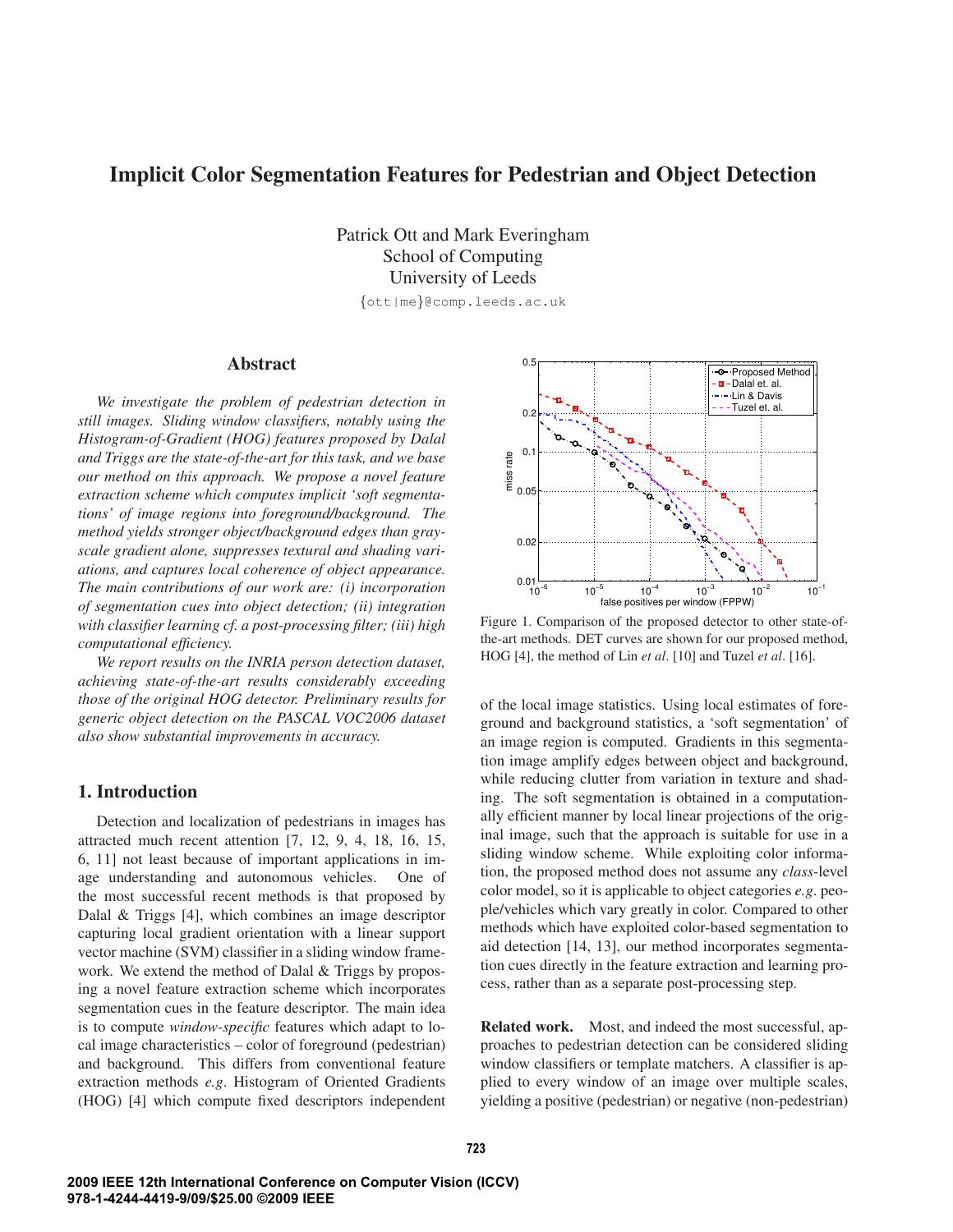output for each window. Early work by Papageorgiou and Poggio [12] used a wavelet representation of a window and a support vector machine classifier. Jones *et al*. [9] applied AdaBoost learning and Haar-like features, adding features computed over several frames to capture dynamic cues. Gavrila's pioneering work on chamfer matching [7] can also be viewed as sliding window classification, using a threshold on distance to a hierarchy of edge templates as the classifier.

The Histogram of Oriented Gradients (HOG) feature descriptor proposed by Dalal & Triggs [4] has proven particularly successful, achieving perfect performance on the MIT database used in earlier work [12], and this has sparked new interest in the pedestrian detection problem. We review the method fully in Section 2 since we build upon it. The computational efficiency of the detector has been improved by applying the cascade architecture [18] popularized in vision by Viola & Jones [17]. Tuzel *et al*. [16] have reported improved results using a method which describes an image window in terms of the covariance of features within the window. Lin & Davis [10] have recently proposed a scheme which extracts instance-specific features based on edge template matching. Okada & Soatto [11] proposed to divide the pedestrian class into disjoint sub-classes by pose, and train individual classifiers for each. They report modest improvements on the detection problem, and apply the method to improve regression-based pose estimation. Work by Tran & Forsyth [15] incorporates detailed 2D pose estimation in the detection process, estimating pose for every image window (positive or negative) to reach a classification decision. McAllester *et al*. [6] also estimate the position of parts, but use semi-automatically learnt parts rather than manually defined limbs. This method gives very promising results on the challenging PASCAL VOC database [5].

**Motivation.** The proposed method is inspired by two pieces of work which incorporate segmentation cues for object detection and tracking.

Ramanan [13] proposed a scheme for 'verification' of detections from a sliding window detector by segmenting the window and verifying if the segmentation resembles the class of interest *e.g*. a pedestrian. A window is segmented using a weak prior on object shape learnt from unsegmented training images, representing foreground/background color distributions using a color histogram, and applying a graphcut segmentation method [2]. A linear classifier is applied to the resulting binary segmentation mask to verify the hypothesized detections. The method works as a 'post-processing' filter on the detections – training of the sliding window detector is performed independently of the segmentation process. We use the idea of incorporating instance-specific appearance into the detection process, but integrate this into the classifier learning.

Collins *et al*. [3] propose a method for extracting discriminative features for tracking which are adapted to the surroundings of the object to be tracked in each frame. The approach is particularly elegant in its simplicity: given the bounding box of the object and a larger bounding box capturing the background appearance in its immediate neighborhood, the method picks between a set of pre-defined linear transformations of the RGB color space, choosing the transformation which maximizes discrimination between the object and background region in the current frame. This transformation is then applied to pixels in the next frame (assuming some coherence across frames), obtaining better foreground/background discrimination with which to drive the tracker. We exploit this idea of using different transformations of the color space to 'pull out' stronger foreground/background features, applying the approach to image windows.

**Outline.** Section 2 reviews the HOG descriptor on which we base our method. Section 3 describes the proposed approach. We report experiment results in Section 4, and offer conclusions and directions for future work in Section 5.

### **2. Histogram of Oriented Gradients approach**

We first briefly review the HOG descriptor and detection scheme proposed by Dalal & Triggs [4] since our method builds on these.

**HOG descriptor.** At each pixel within the detection window the image gradient is computed, and accumulated into bins over (i) orientation, and (ii) spatial regions ('cells'). Within each cell, a histogram of gradient orientation is computed. Although many schemes for dividing the image into cells *e.g*. log-polar schemes have been investigated [4], using simple square cells is shown to be effective and is computationally efficient. The intuition to binning (quantizing) orientation and spatial position is to introduce some invariance to local image deformation.

A second stage of spatial accumulation groups contiguous ranges of cells into 'blocks'. The descriptor for each block is then independently normalized to have constant norm. The blocks typically overlap by one or more cells such that each cell is represented multiple times (with different normalizations) in the final descriptor formed by concatenating all blocks. This gives some contrast invariance over a larger scale than that of the individual cells.

Dalal & Triggs [4] investigated various schemes of cell size and shape, spacing, block arrangement, orientation binning and normalization. For the task of pedestrian detection in the INRIA dataset [4], image windows are  $128 \times 64$  pixels, a reasonable scheme is to use blocks of  $2 \times 2$  cells overlapping by one cell in each direction, square cells of width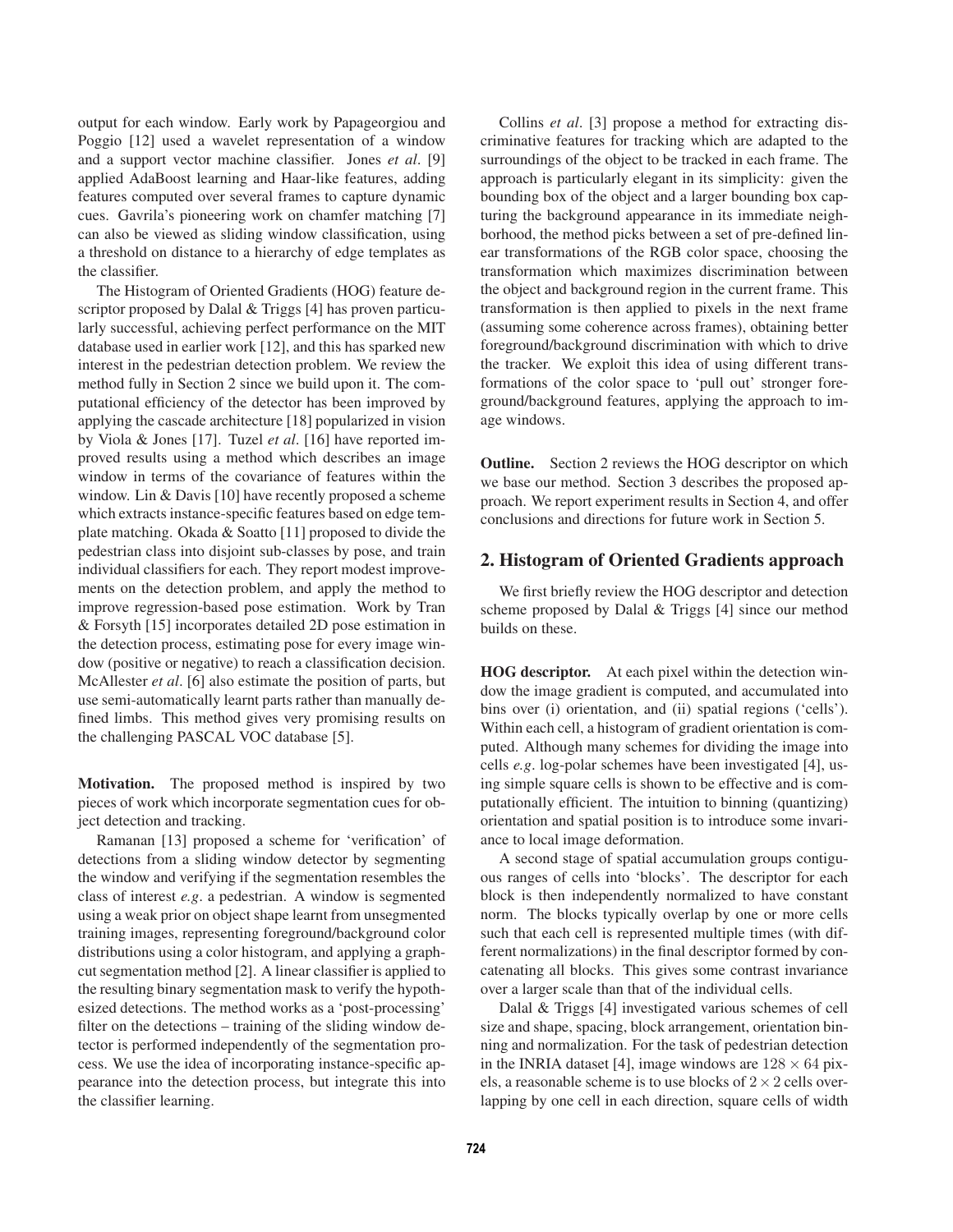

Figure 2. Overview of feature extraction. For each block of the window (center top) a HOG descriptor and CHOG descriptor is computed (insets, right), each consisting of a histogram over orientation and spatial position. CHOG descriptors are computed on a soft segmentation of pixels in the block into foreground and background (insets, bottom left). For each block, hypothesized foreground and background samples are taken at reference points relative to the block (center top). Color normalization (center bottom) is used to enhance color edges in the CHOG descriptor complementary to the intensity edges in the HOG descriptor. Note that the CHOG features emphasize the edges of the pedestrian while attenuating shading on the clothing and clutter edges in the background.

6–8 pixels, 9 orientation bins (discarding gradient sign) and L2 normalization with a constant term added to avoid amplifying noise in regions with very low variance. For more detailed description of the HOG features we refer the reader to [4].

efficiency, and we adopt the same classifier. However, as reported in Section 4, we found that results of both HOG and our proposed method could be improved by use of a quadratic kernel.

**Gradient computation.** The HOG scheme can be applied to gray-scale images since it makes use of the image gradient alone. However, when applying the descriptor to color images, Dalal & Triggs' implementation computes the gradient at a pixel in each of the red, green and blue channels, and selects the response with greatest magnitude. This can potentially increase the sensitivity to edges in color images which correspond to changes in color with no associated change in luminance. However, because the decision is made independently at every pixel it can also have the effect of increasing noise, and does not enforce any 'coherence' in the edges. Additionally, because the unsigned gradient is typically used, the method is agnostic to dark/light *vs.* light/dark transitions, and again cannot capture the likelihood that nearby edges are likely to be of the same sign. Our proposed method (Section 3) addresses some of these limitations.

**Classification.** Dalal & Triggs [4] paired the HOG descriptor with an SVM classifier in the sliding window framework and investigated the use of nonlinear and linear kernels. Competitive results were obtained using a linear SVM which is appealing because of its computational

## **3. Method**

This section describes the proposed feature extraction scheme. The essence of the scheme is to extract a descriptor which captures the shape of the foreground object (if any) in a given window. There are two steps: (i) soft segmentation into foreground/background; (ii) describing edges in the soft segmentation using a HOG descriptor. Figure 2 gives an overview of the method. We refer in the following to our features as 'CHOG' to emphasize the extension of the HOG descriptor with color information.

#### **3.1. Soft segmentation by Fisher discriminant**

Given an image region our aim is to segment pixels in the region into foreground and background. We reason that such a segmentation *i.e*. the object silhouette gives strong cues to recognition [13].

Let us assume that we are given a sample of RGB pixel values  $x_i$  where  $i \in C_1$  denotes background pixels and  $i \in C_2$  denotes foreground pixels. Samples are taken from a particular image window, so the foreground distribution captures instance-specific properties (this person is wearing blue trousers) rather than class-level properties (sheep are white). We seek a linear projection of the pixel values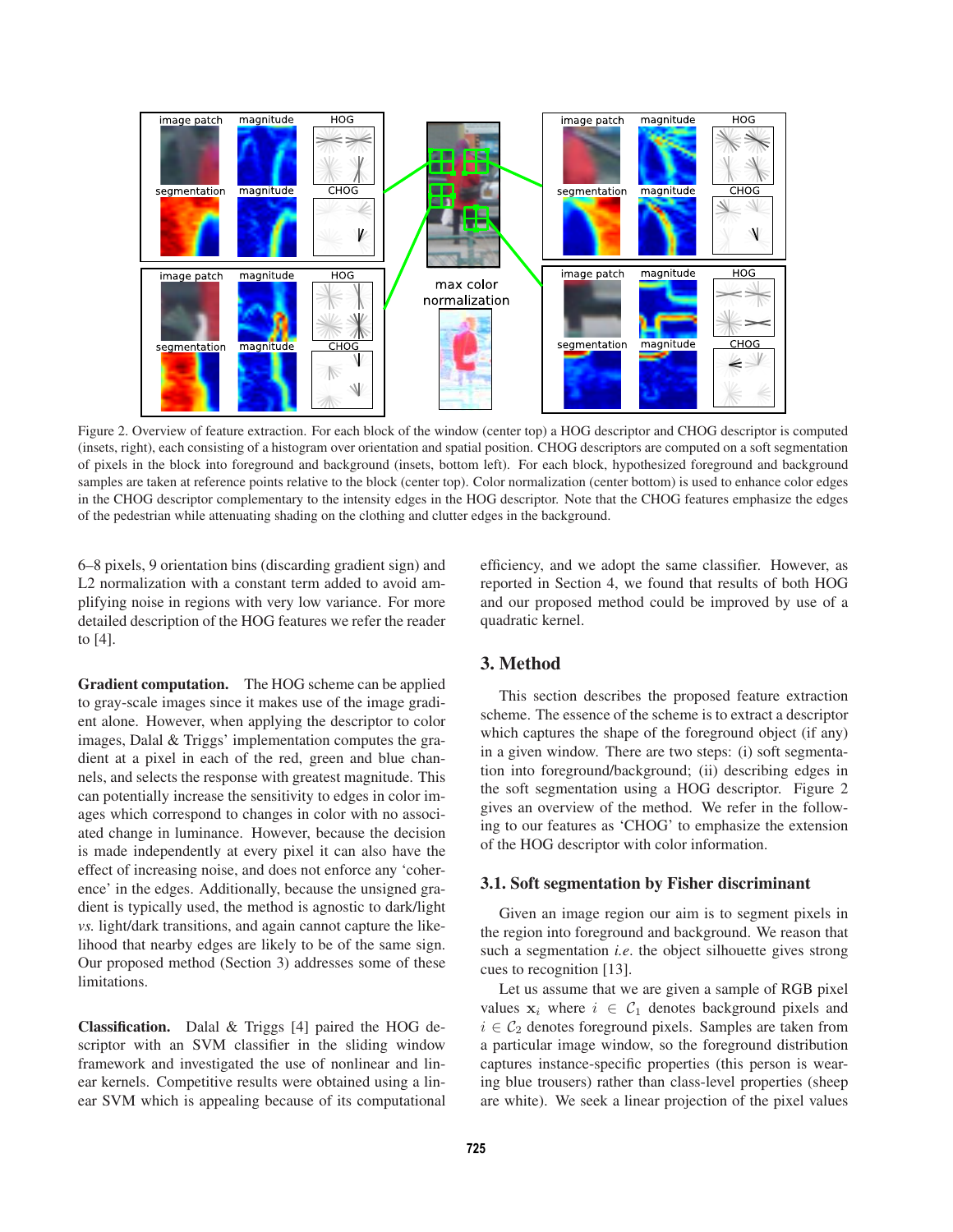$y = \mathbf{w}^T \mathbf{x}$  which maximizes the separation between foreground and background.

Assuming that the distributions of foreground and background pixels are Gaussian, the Fisher criterion (see [1]) gives a suitable means for choosing **w**:

$$
J(\mathbf{w}) = \frac{\mathbf{w}^T \mathbf{S}_B \mathbf{w}}{\mathbf{w}^T \mathbf{S}_W \mathbf{w}}
$$
(1)

where  $S_B$  is the *between-class* covariance matrix, given by

$$
\mathbf{S}_B = (\mathbf{m}_2 - \mathbf{m}_1)(\mathbf{m}_2 - \mathbf{m}_1)^T
$$
 (2)

where  $m_1$  and  $m_2$  are the sample means of the background and foreground classes respectively, and  $S_W$  is the total *within-class* covariance matrix, given by

$$
\mathbf{S}_W = \sum_{i \in \mathcal{C}_1} (\mathbf{x}_i - \mathbf{m}_1)(\mathbf{x}_i - \mathbf{m}_1)^T + \sum_{i \in \mathcal{C}_2} (\mathbf{x}_i - \mathbf{m}_2)(\mathbf{x}_i - \mathbf{m}_2)^T
$$
\n(3)

The value  $\hat{\mathbf{w}}$  maximizing  $J(\mathbf{w})$  can readily be shown to be:

$$
\hat{\mathbf{w}} \propto \mathbf{S}_W^{-1}(\mathbf{m}_2 - \mathbf{m}_1) \tag{4}
$$

Projecting the original image pixels by  $y = \hat{\mathbf{w}}^T \mathbf{x}$  gives an image which can be considered a 'soft segmentation' – large values indicate high probability of foreground, and small values high probability of background. Gradients in this image give strong evidence for edges between foreground and background.

**Simplified model.** Eqn. 4 could directly be applied to obtain soft segmentations, but is somewhat computationally expensive because of the need to compute and invert the covariance matrix  $S_W$  for each window. If we assume that the covariance of both foreground and background distributions is isotropic *i.e.* S<sub>W</sub> proportional to the identity matrix, then the optimal **w** simplifies to the difference between the class means:

$$
\hat{\mathbf{w}} \propto (\mathbf{m}_2 - \mathbf{m}_1) \tag{5}
$$

In the following we use this simplified model, and justify its use in Section 3.2.

**Projection of gradients.** Given a soft segmentation, the image is described by the distribution of gradient position and orientation, in the same manner as the HOG descriptor. This requires computation of gradient orientation and magnitude at each pixel. Since computation of the gradient is a linear operation, the gradient of the segmentation image can simply be computed by linear transformation of the original RGB gradients. Denoting the original image  $I$  and the projected image  $S$ :

$$
\frac{\partial}{\partial x}S = \mathbf{w}^T \left\langle \frac{\partial}{\partial x} I_R, \frac{\partial}{\partial x} I_G, \frac{\partial}{\partial x} I_B \right\rangle^T \tag{6}
$$



Figure 3. Potential reference points for a single block. The 'foreground' color distribution is estimated from pixels in the neighborhood of the +ve point, and 'background' from the -ve point. The resulting projection is used for all pixels within the block.

and similarly for the gradient in the y-direction.

The relevance of this identity is that the gradient of the image under any projection can be computed without needing to apply the convolution operator to the projected image. Since, as described below, a large number of projections are used for every image window, this enables the feature extraction to be performed in a computationally efficient manner. We refer to the CHOG features as using 'implicit' segmentation since the gradients of the soft segmentation used to construct the descriptor are computed without explicitly computing the segmentation.

#### **3.2. Semi-local segmentation**

Thus far we have assumed that we are given a set of sample pixels labeled as foreground or background. Such samples could be obtained by using an average person mask [13] to be applied to each window. However, for negative windows this can result in 'hallucinating' pedestrian regions. Additionally, the Gaussian assumption made in the Fisher discriminant will be a poor model when there is significant variation in color within *e.g*. the background – Ramanan [13] uses a color histogram, which prevents applying the method to every window because of computational expense.

We therefore use a number of *semi-local* projections rather than a single global sample of foreground and background. For all HOG blocks, a set of reference pairs of image points chosen at training time are defined as positive (potential foreground) and negative (potential background). For a given window the means of the 'foreground' and 'background' distributions are estimated from pixels in the neighborhood of these reference points. Since a HOG scheme is used to describe the soft segmentations, we base the selection of reference points on HOG blocks. Figure 3 shows the selected potential reference points for a block.

For each block, the discriminant projection is computed using Eqn. 5 and the gradients of the soft segmentation within the block are computed using Eqn. 6. These gradients are represented in the descriptor by a conventional HOG block *i.e.* histograms over orientation in the  $2 \times 2$ cells of the block.

Using semi-local projections in this way has two advantages over attempting a global segmentation of the window: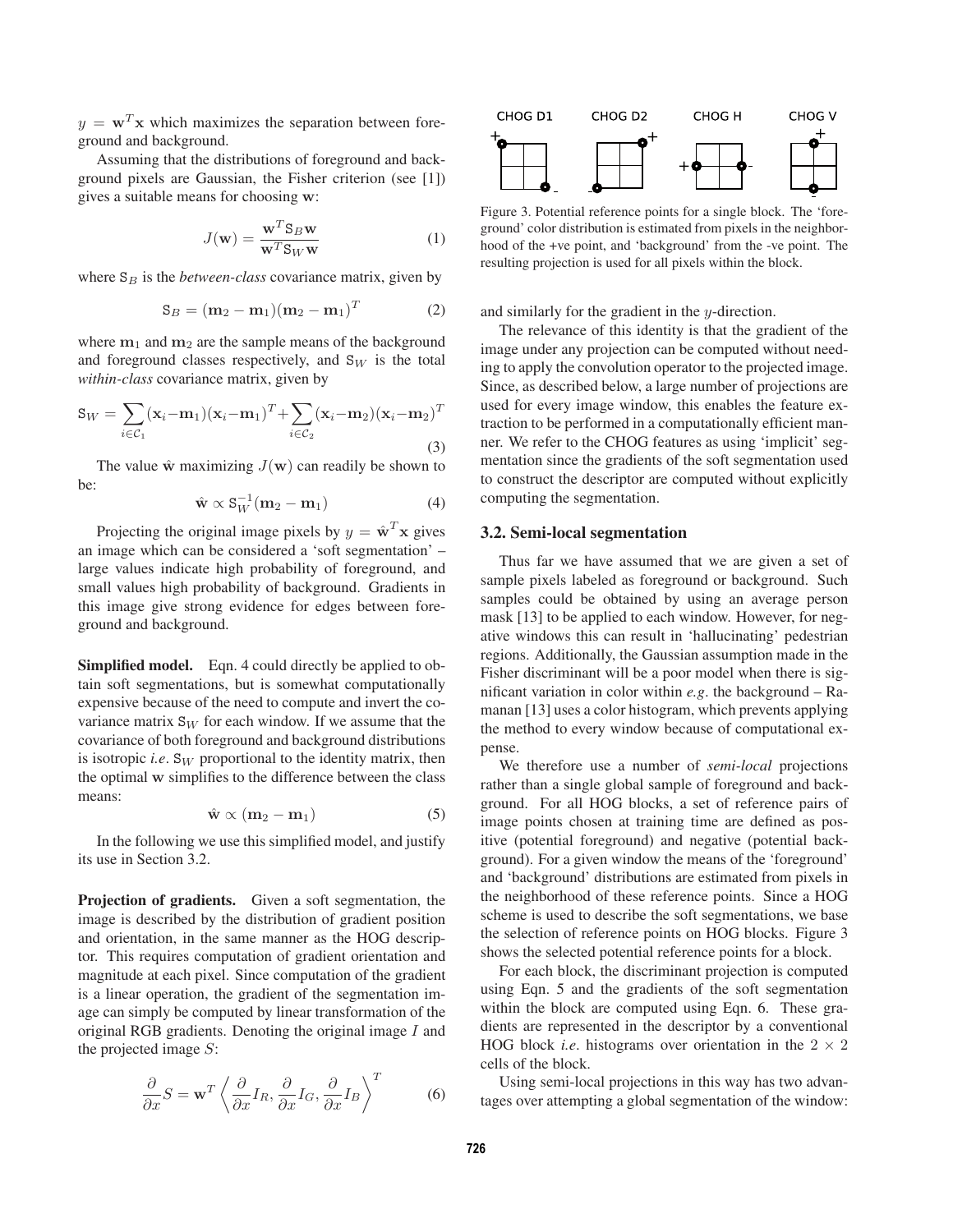

Figure 4. Additional modeling capacity of CHOG features. (a) Unsigned HOG features give invariance to light object/dark background but cannot represent coherence of edge direction since gradient sign is discarded; (b) Signed HOG features distinguish between both cases but given unknown brightness relationship between object and background the (linear) classifier must assign equal weight to both gradient signs; (c) Signed CHOG gradient consistently captures background-to-foreground transitions, allowing coherence of gradients to be learnt by weights for a single gradient sign.

(i) the Gaussian assumption is likely to be well-satisfied given the local color measurements, enabling use of the simple linear projection scheme for implicit segmentation and gradient computation; (ii) by choosing projections at training time the method can also capture selected salient internal gradients, *e.g*. between shirt and trousers, which is lost in the object silhouette. Section 3.5 offers further discussion.

#### **3.3. Color normalization**

When using RGB pixels to form the soft segmentation, a significant component of the discriminant projections (Eqn. 5) is difference in intensity. We found that results were improved by using intensity-invariant features, which give complementary cues to the intensity gradients used by the HOG descriptor. Prior to computation of projections and gradients, the RGB image pixels  $\mathbf{x} = \langle x_r, x_q, x_b \rangle$  are normalized thus:

$$
\mathbf{x}' = \frac{\mathbf{x}}{\max(x_r, x_g, x_b) + \epsilon} \tag{7}
$$

where  $\epsilon$  is a small constant, avoiding unstable results for pixels of low intensity. Figure 5 shows the effect of color normalization on two example images.

### **3.4. Feature selection**

The computational expense of computing the CHOG features is modest, and it is possible to compute features for all block-wise pairs of reference points (Figure 3) for



Figure 5. Color normalization. Columns from left to right show: (i) original image; (ii) gradient magnitude of original image; (iii) color normalized image; (iv) gradient magnitude of normalized image. Note how the color normalization is able to suppress background clutter due to intensity invariance and 'pull out' the different gradients of the pedestrian.

every block. However, improvements in speed (and reduction in dimensionality) can be obtained by selecting a subset of salient reference points at training time. We found that a simple feature selection scheme gave considerable speedup with negligible loss of accuracy.

At training time, for each block the distance between the means of the color distributions around the reference points (Figure 3) is computed (Eqn. 4) for all four potential pairs of reference points. Then for each block we count the number of times a specific pair of reference points gives the largest difference in color space (compared to the other three reference points) over all positive training images. We keep those pairs of reference points in the feature set that give the largest difference in means for more than 25% of the positive images.

Empirically the selected projections are mainly diagonal D1 and D2 (see Figure 3) for the shoulder and lower-leg regions, horizontal for the sides of the torso, and vertical for the head and feet.

#### **3.5. Discussion**

Figure 2 shows example output of the feature extraction method for both HOG and CHOG. We show the conventional HOG descriptor using max-RGB gradient (see Section 2), and the CHOG descriptor using the gradient computed on the soft segmentation including max-norm color normalization (Section 3.3). Note, for example, how in the top left inset CHOG gives a strong response to the boundary of the coat, and suppresses responses to shading and background clutter. In the top right inset CHOG substantially attenuates the gradients introduced by background clutter and emphasizes the pedestrian's edge.

Figure 4 shows the modeling capacities of HOG and CHOG descriptors for the common case where the fore-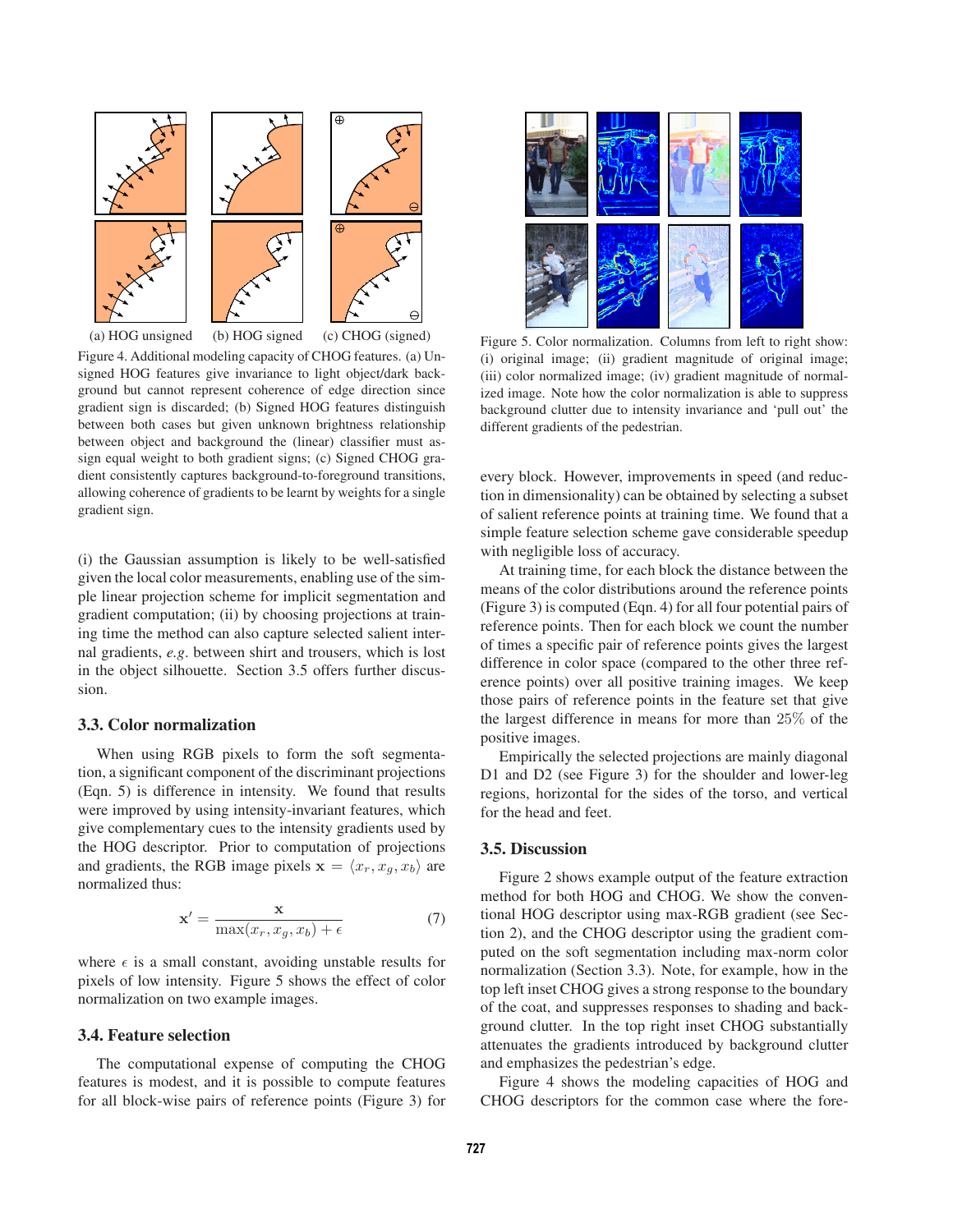

Figure 6. Visualization of the positive weights of the final SVM. For each cell the orientation of the bar shown denotes the orientation bin with maximum weight. For CHOG cells, which use signed gradient, orthogonal lines indicate the sign (foreground/background *vs.* background/foreground) of the orientation bin. The labels correspond to the choice of projection reference points (see Figure 3).

ground object may be brighter or darker than the background. By using consistent projection of the image gradients in a foreground-to-background direction CHOG features combine the invariance of HOG to the bright/dark relationship between object and background with the ability to capture coherence of gradient sign given locally coherent background intensity. By use of consistent signed gradient CHOG is also able to distinguish between noisy edges in background regions and coherent gradients corresponding to true object/background edges.

### **4. Experimental results**

We have principally evaluated our proposed method for pedestrian detection on the INRIA person dataset [4]. We report results here, comparing HOG, CHOG, and published results of other methods. Section 4.2 additionally reports preliminary results of applying the method to generic object detection on the PASCAL VOC2006 dataset.

#### **4.1. Pedestrian detection on the INRIA dataset**

**Training.** We adopt the dataset and training and test protocol used by Dalal & Triggs [4]. The SVMLight package [8] was used for SVM training. As in previous work we perform several rounds of bootstrapping to collect false positive examples during training.

**Testing.** Results on per-window classification accuracy are reported using the conventional Detection Error Tradeoff (DET) curve [4]. The sliding window scheme in this case uses a scale factor of 1.2 between pyramid levels [4]. We also report a comparison using the PASCAL VOC methodology [5] – precision/recall curve with a bounding box overlap threshold of 50%, as adopted by Ramanan [13]. In this case, as in previous work, a scale factor of 1.05 is used. In both cases a window step of 8 pixels was used [4].

**Implementation details.** A composite descriptor is formed by concatenating HOG and CHOG blocks (see Figure 2). Combining the two is effective since the gradient information from the original and intensity-invariant soft segmentation images is complementary. For HOG cells, 9 unsigned orientation bins were used. For CHOG cells, 18 signed orientation bins were used – as noted in Section 3.5 the gradient sign carries 'inside/outside' information for CHOG. CHOG features were selected using the method described in Section 3.4. For both descriptors we use a cell size of  $6 \times 6$  pixels and a block size of  $2 \times 2$  cells, with blocks overlapping by one cell in horizontal/vertical directions [4]. For CHOG the neighborhood around each reference point (Figure 3) is a  $3 \times 3$  square – the means (Eqn. 5) are efficiently computed using the integral image [17].

**Learnt features.** Figure 6 shows a visualization of the positive SVM weights for a complete set of HOG+CHOG features (no feature selection). For each cell the orientation with maximum weight is shown. It can be seen that the HOG channel models the complete outline of a pedestrian while the individual CHOG channels assign high weight to the parts that are emphasized by the corresponding blockspecific projection. For CHOG D1 and D2 (diagonal reference points – see Figure 3) these are the shoulder regions. CHOG H (horizontal reference points) assigns high weights to the side regions of the pedestrian. Note that the maximally-weighted orientations for the horizontal projections have the same sign – since the reference points for a block are fixed this indicates learning of consistent insideto-outside gradient.

**Comparison of descriptors.** Figure 7 (a) shows a comparison of our proposed method (HOG+CHOG) to the original HOG method (HOG). It is conventional to report results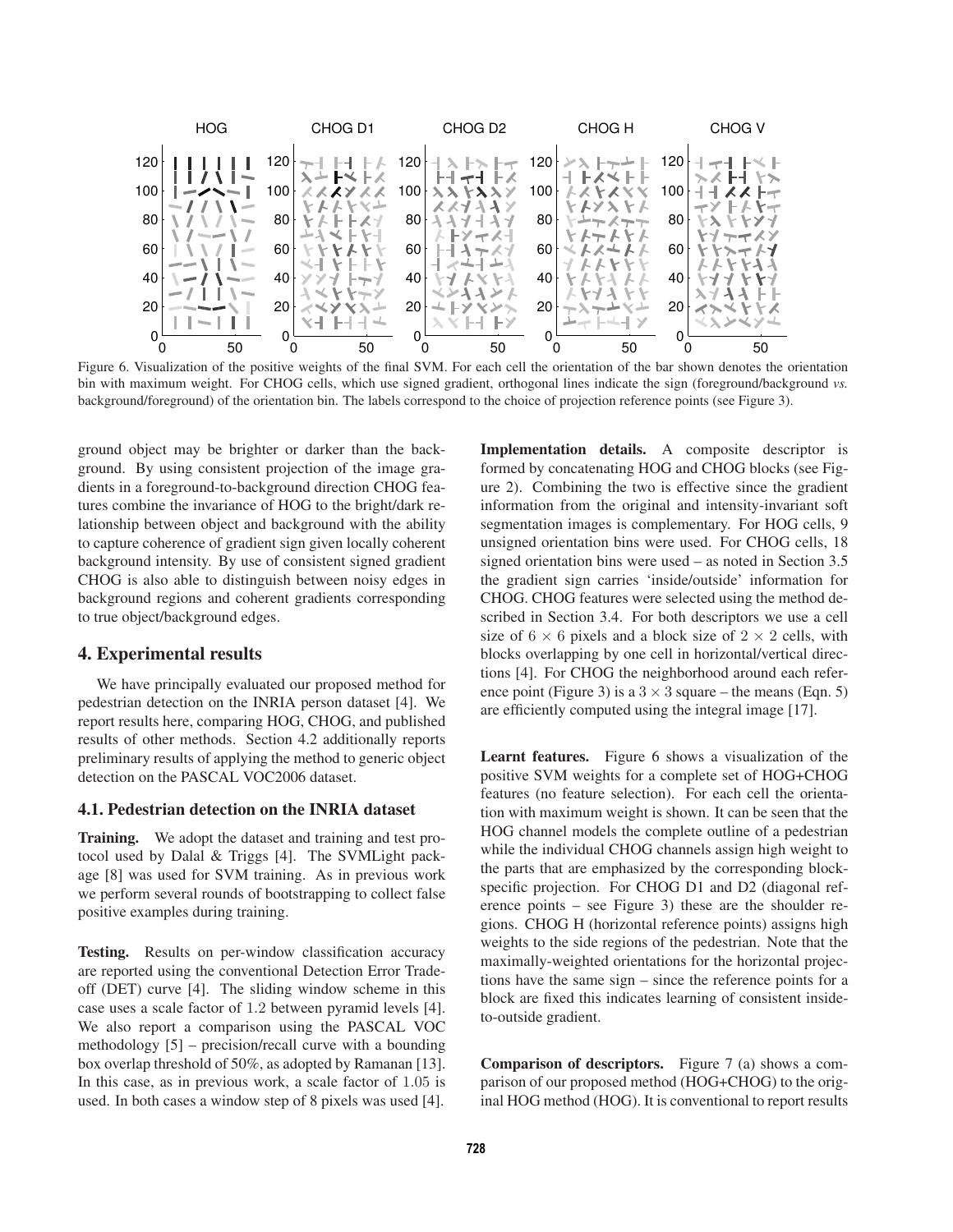

Figure 7. (a) Comparison of descriptors. DET curves are shown for HOG, HOG+CHOG without max color normalization (RGB), HOG+CHOG with unsigned gradients, and the proposed method HOG+CHOG. Curves nearer to the southwest corner are better; (b) Comparison of linear/kernel SVM classifiers. DET curves are shown for HOG and HOG+CHOG descriptors with linear and quadratic kernels; (c) Comparison of HOG and the proposed HOG+CHOG method using the PASCAL VOC methodology. Precision/recall curves are shown for the two methods. Curves nearer the northeast corner are better. (d)-(f) Precision/recall curves for three PASCAL VOC2006 classes, comparing HOG to HOG+CHOG (linear kernel) and HOG+CHOG using a quadratic kernel.

at a false positive per window (FPPW) rate of  $10^{-4}$  [4]; at this FPPW rate our method decreases the miss rate from 0.115 to 0.065, a relative improvement of ∼44%. Figure 7(c) shows the corresponding comparison of the two methods using the PASCAL VOC methodology [5]. In this case our method increases the average precision (AP) from 0.664 to 0.757, a relative improvement of  $\sim$ 14% (HOG+CHOG compared to HOG). As the curves show our proposed method increases both recall and precision, with no loss of precision at lower recall. Note that DET and precision/recall curves are not directly correlated since the latter requires suppression of multiple detections which are counted as false positives [5].

Figure 7(a) also shows the effect of using subsets of components in the proposed method. HOG+CHOG(RGB) shows the combination of the original HOG descriptor with CHOG descriptors using the un-normalized RGB image, giving an improvement of 12% at  $10^{-4}$  FPPW. This establishes the effectiveness of the proposed color normalization (Section 3.3). As can be seen, the use of the normalized color gradients gives a substantial improvement compared to HOG+CHOG on the standard RGB image. HOG+CHOG(unsigned) shows results of the proposed method using *unsigned* gradients for the CHOG descriptor – this verifies the claim that the CHOG descriptor can exploit 'inside/outside' relations by use of signed gradients. As expected, performance is worse than the signed gradients (HOG+CHOG), in contrast to the original HOG descriptor, where comparable results for signed and unsigned gradients have been reported [4]. The use of signed gradients accounts for ∼30% of the overall reduction in miss rate at  $10^{-4}$  FPPW (HOG+CHOG compared to HOG).

**Comparison of classifiers.** We also compared the performance of the proposed descriptor using both linear and kernel SVM classifiers. Dalal & Triggs [4] reported very modest improvements in accuracy using a radial basis function (RBF) kernel. We ran comparisons using an inhomogeneous quadratic kernel  $K(\mathbf{x}, \mathbf{y}) = (\mathbf{x}^T \mathbf{y} + 1)^2$ . The quadratic kernel is a natural choice here since it can represent dependencies between pairs of features; this is particularly relevant for the CHOG descriptor where gradient sign is meaningful.

Figure 7(b) shows results for HOG and HOG+CHOG